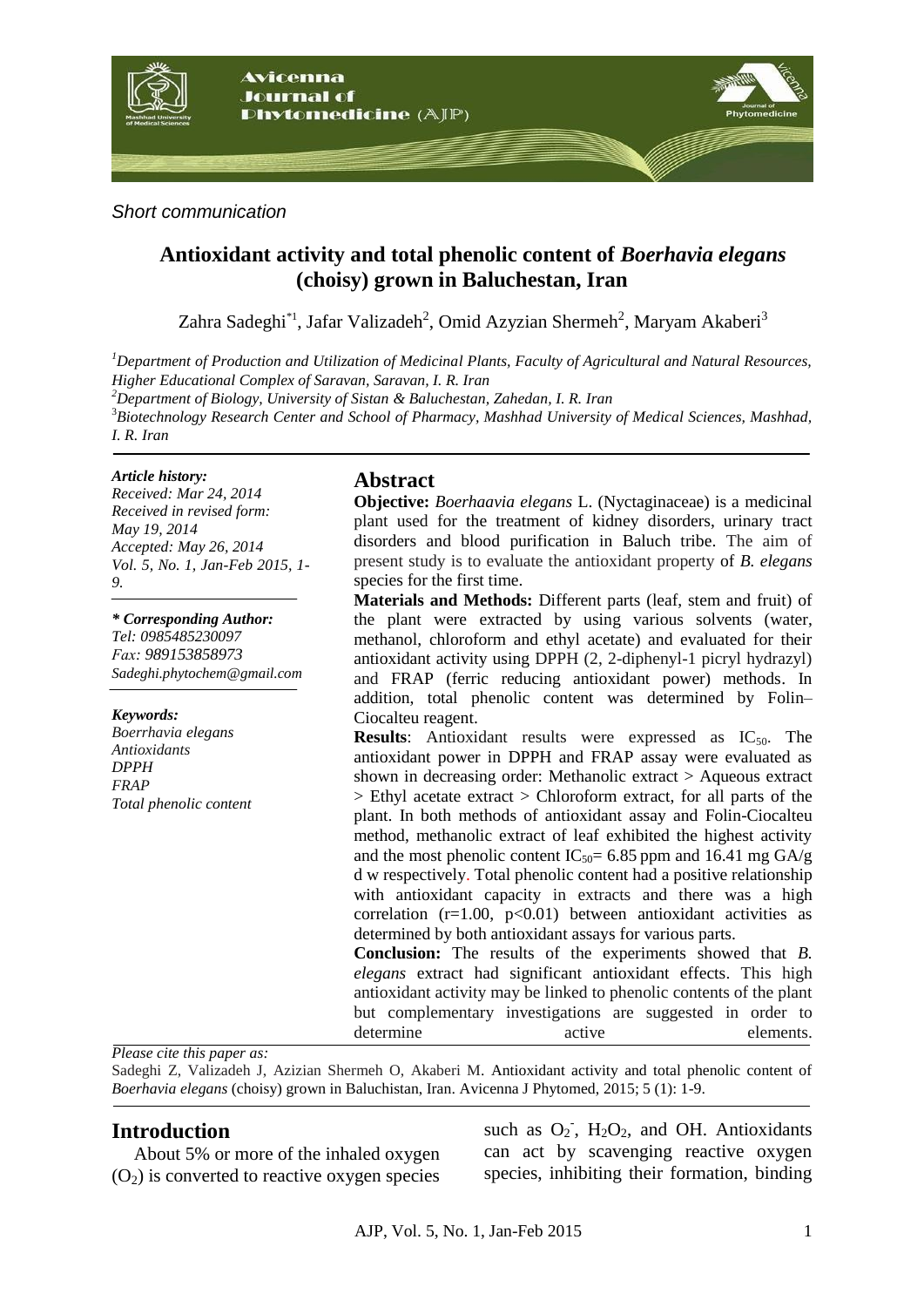transition metal ions and preventing formation of OH and/or decomposition of lipid hydroperixides, which could lead to the repairing of damages (Gupta et al., 2006).

Antioxidants play an important role in providing protection to humans against infection and degenerative diseases. Antioxidants are classified into two major categories, natural and synthetic. Several synthetic antioxidants, such as butylated hydroxyl anisole and hydroxyl toluene, are commercially available and are used in 50- 200 ppm in foods and have many side effects such as mutagenesis carcinogenic in human beings (Ebrahimzadeh et al., 2008; Ghanbari et al., 2006).

Natural antioxidants are safe and also bioactive. Among the various natural products, phenolic compounds are natural antioxidants that have the character of quenching oxygen-derived free radicals by donating a hydrogen atom or an electron to the free radical. In addition, these compounds have anti-inflammatory, anticarcinogenic and anti-atherosclerotic activities (Sonboli et al., 2010; Huang et al., 2010). Therefore, recently, wide investigations have been done for identification of plants with antioxidant activity that may be used for treatment of various diseases in human (Jayavelu et al., 2013).

*Boerhavia* (Nyctaginaceae) is a genus with [about 40 s](http://www.efloras.org/florataxon.aspx?flora_id=1&taxon_id=104164)pecies, almost all of which are dispersed widely in tropical and subtropical areas on gravelly plains, or on rocky slopes (Fosberg, 1978; Spellenberg, 2012). Among 40 species of *Boerhavia*, 3 species are found in Iran, namely *B*. *repens,B. diffusa* and *B. elegans* which grow in warmer parts of east and south east of the country at altitudes up to 2,000 m (Ghahraman, 2004; Zargari, 1987).

One of the most indicator species of *Boerhavia* is an Asian-African species that has usually been named *Boerhavia elegans*  Choisy. The name *Boerhavia elegans*  Choisy is attended by a reasonably well prepared and adequate description (Fosberg, 1978). In Iran, *B. elegans* found in Sistan & Baluchistan and Fars provinces (Ghahraman, 1996). External distribution of *B. elegans* is Djibouti; Ethiopia; Pakistan; Somalia, Kenya Northern Frontier Province [\(http://plants.jstor.org/flora/ftea003980\)](http://plants.jstor.org/flora/ftea003980).

"Sourkho" and "Sorhmard" are the vernacular names of *B. elegans* in Sistan & Baluchestan Province (Ramazani et al., 2010; Sadeghi et al., 2014).

The anti-malaria effect of *B. elegans* was investigated by Ramazani et al., in 2010. No further biological properties have been reported in the literature for these species. From this viewpoint, the present study was carried out for the first time to evaluate the anti-oxidant activity of the plant and to determine the phenolic contents of different extracts of it.

## **Botany**

*Boerhavia elegans* is a permanent plant with an erect glabrous shrub up to 1 m high and a burly root stock. Its fleshy stems become woody towards the base, which is dark green, often heated with red, glabrescent to pubescent, forking mainly from the base with the nodes ventricose. The leaves broadly are ovate-lanceolate or linear-lanceolate, green-gray above, pubescent-cansecent beneath, petiole 1cm long or absent; caulines sessile or shortly petiolate (Figure 1) (Chen et al., 2007; Ghahraman, 1996; Ramazani et al., 2010; Mahesh et al., 2012).

Its flowers are solitary or geminate 2.5-3.5 mm long, pedicel long, cetaceous, and glabrous. Fruit characteristics of this herb is: oblong, clavi form, 5[-angled,](http://zipcodezoo.com/glossary/angular.asp) puberulent, grooved (Parsa, 1980).

Also fruits of this species have a high content of [mucilage](http://zipcodezoo.com/glossary/mucilage.asp) when it is wet (Spellenberg, 2012). The flowering period of this species in Iran is March-April [\(http://plants.jstor.org/flora/ftea003980;](http://plants.jstor.org/flora/ftea003980;) Ghahraman, 1996).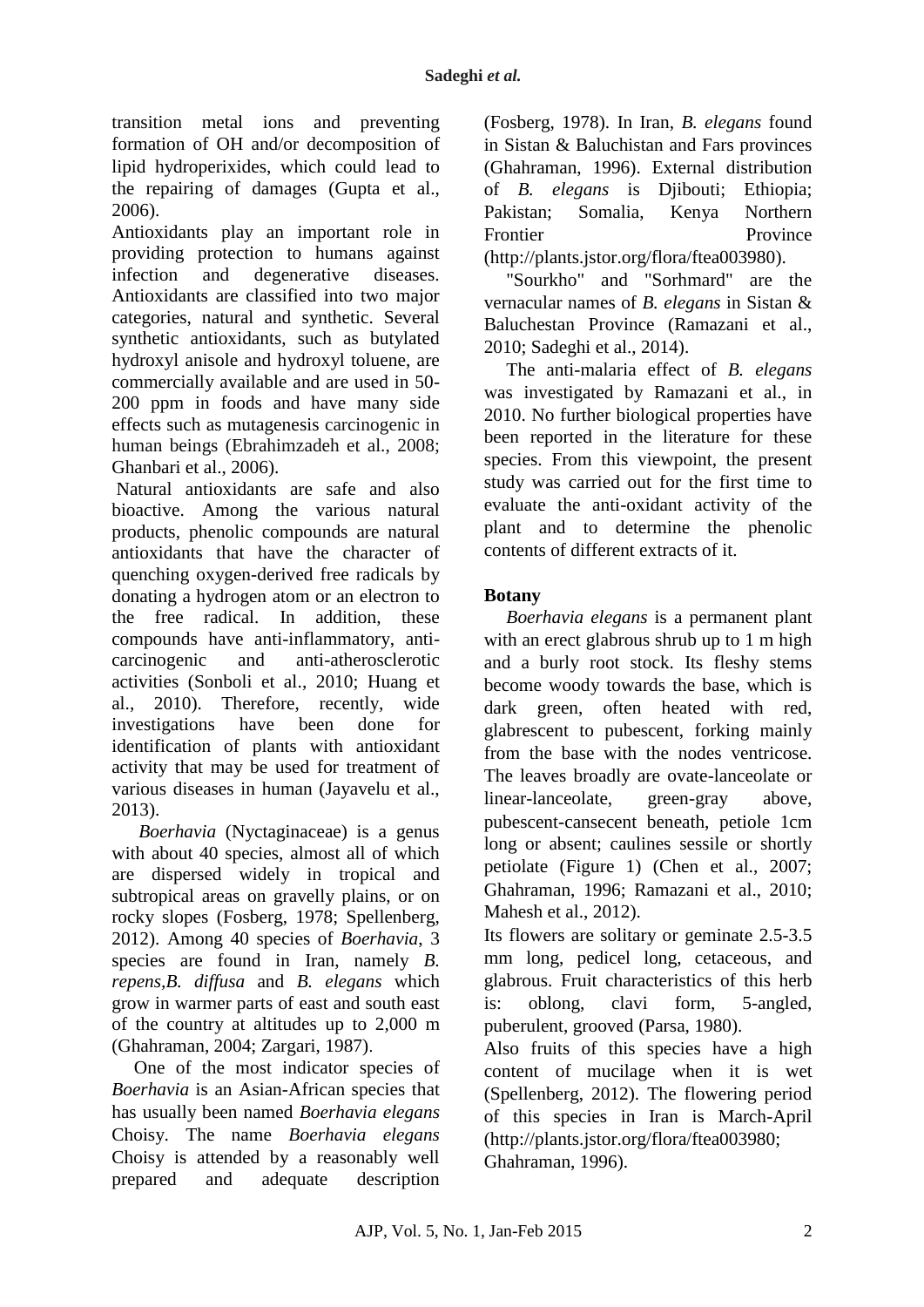

Figure 1. *B. elegans*; flower, shrub and leaf

| Table 1. Scientific classification of B. elegans |
|--------------------------------------------------|
|--------------------------------------------------|

et al., 2010). In Bamposht (East of Saravan), the Baluch tribes eat this plant as a vegetable and as an appetite stimulant. They use its decoction for removing fatigue and as an aphrodisiac (Sadeghi et al., 2013; Sadeghi et al., 2014). It is also used for inflammation in folk medicine (Zargari, 1987).

In the traditional medicine of Pakistan this species is called *Itsit*. Its leaves have a sharp taste and are appetizer, alexiteric; and used in opthalmia, eye wounds and pain of the joints. The fruits are expectorant, carminative, and useful in muscular pain, lumbago scabies and hasten delivery. The root is well known for its diuretic properties (Najam et al., 2008; Sandhu et al., 2011).

| <b>Systematic classification</b> | <b>B.</b> elegans                                                                                                                                |
|----------------------------------|--------------------------------------------------------------------------------------------------------------------------------------------------|
| Domain                           | Eukaryota                                                                                                                                        |
| Kingdom                          | Plantae                                                                                                                                          |
| Phyllum                          | Tracheophyta                                                                                                                                     |
| Class                            | Spermatopsida                                                                                                                                    |
| <b>Subclass</b>                  | Caryophyllidae                                                                                                                                   |
| Order                            | Caryophyllales                                                                                                                                   |
| Family                           | Nyctaginaceae                                                                                                                                    |
| Genus                            | Boerhavia                                                                                                                                        |
| <b>Species</b>                   | elegans - (Boiss.)                                                                                                                               |
| Subspecies:                      | stenophylla                                                                                                                                      |
| <b>Botanical</b> name            | Boerhavia elegans stenophylla (Boiss.)                                                                                                           |
| Related Synonym(s)               | Boerhavia elegans L. stenophylla (Boiss.) Boerhavia Elegans Stenophylla $\bullet$<br>Boerhavia Rubicunda Stenophylla<br>Boerhavia elegans Choisy |

#### **Taxonomic Description**

Table 1 shows taxonomic description and scientific classification of *B. elegans***.**

#### **Ethnobotanical information**

*B. elegans* has been used to treat dysmenorrhea, urinary tract diorders, intestinal infections, inflammation, jaundice, and body weakness in traditional medicine. Moreover, this species has expectorant, anti-diabetic, motive and diuretic properties and is used as the regenerator of heart and kidney (Ramazani

## **Material and Methods Plant collection**

A voucher specimen (SCH-144) was deposited in the Higher Educational Complex of Saravan Herbarium.

#### **Preparation of extracts**

A portion of dried plant material (40 g) was extracted with methanol, chloroform and ethyl acetate using the soaking method for 48 h. After filtration and solvent evaporation, extracts were stored in sealed vials at 4 °C until biological testing.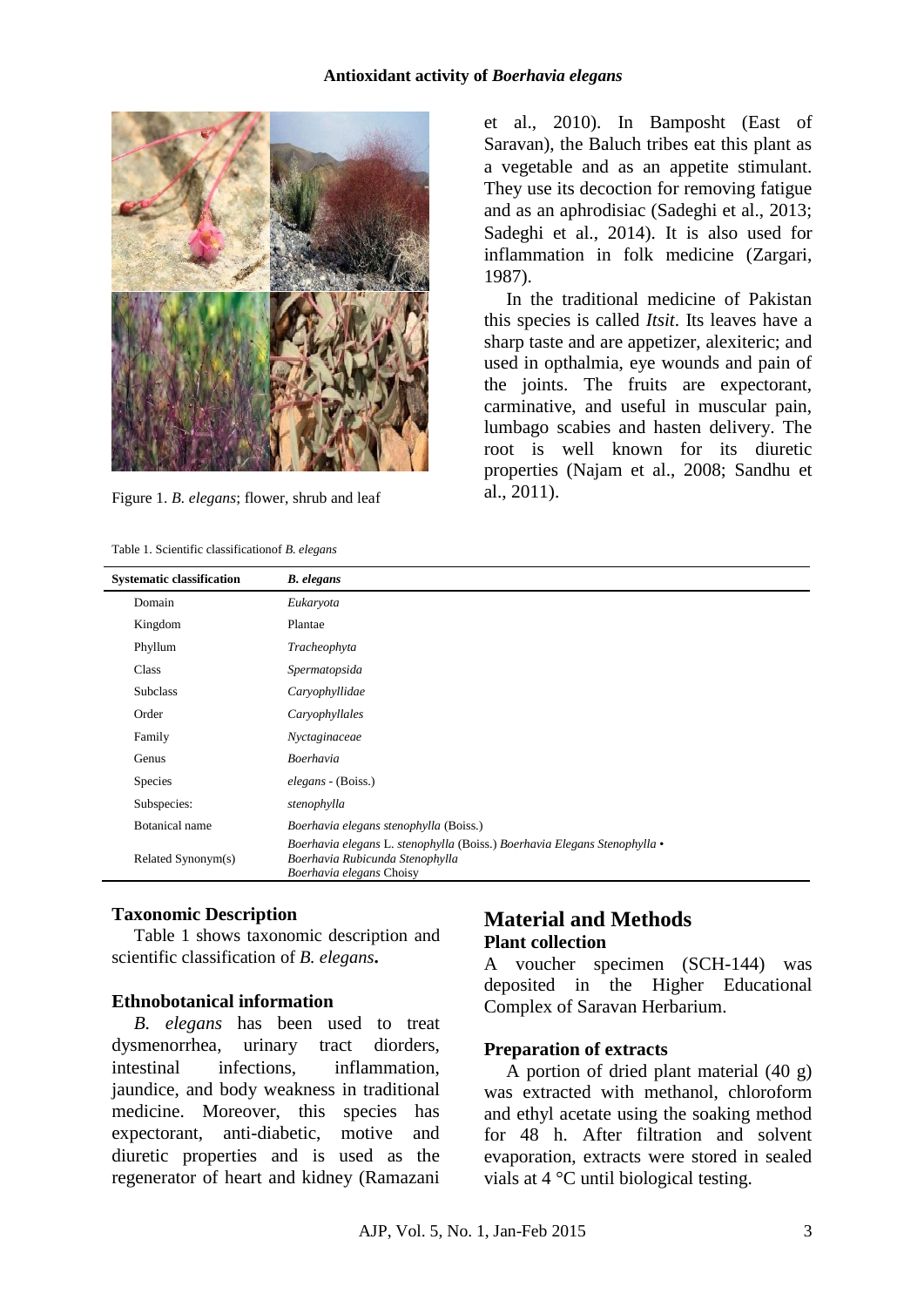### **Cytotoxic activity on two cell lines (PC3 and MCF-7)**

Primary cytotoxicity screening of *B. elegans* was done against 2 human cancer cell lines including PC3 [\(prostate](http://en.wikipedia.org/wiki/Prostate_cancer)  [cancer\)](http://en.wikipedia.org/wiki/Prostate_cancer) and MCF7 [\(breast cancer\)](http://en.wikipedia.org/wiki/Breast_cancer). Cell lines were inseminated in a 96-well plate and incubated for 24–72 h. When cells reached >80% confluency, they were incubated with crude extracts (Methanolic and dichloromethane, 50:50) at a concentration of 50 µg/ml dissolved in dimethyl sulfoxide (DMSO) at a maximum concentration of 0.05%. After 20, 44 and 68 h of incubation, 20 µl of Resazurin (Alamar blue) solution was added to each well and incubated at 37◦ C for 4 h, and then the absorbance was measured by ELISA reader at 600 nm. Doxorubicin was used as positive control, whereas cells incubated only with 0.05% of DMSO were used as a negative control and culture medium was used as background. The selectivity index (SI) of the extracts is defined as the ratio of:

 $(SI = \text{treated} \text{cells-untreated})$ cells/background-untreated cells×100).

## **Antioxidant evaluation**

## *DPPH radical-scavenging activity*

The free radical scavenging activity of the plant extracts was performed according to the DPPH free radical method, described by Brand-Williams et al (1995) (Thaipong et al., 2006). 2.0 ml of different extracts with 500, 1000, 2000 μgr/ ml range of concentrations, was mixed with DPPH (0.1 mM) and 0.1 ml of extract solution  $(0.1)$ mg/ml) with methanol and, after 60 min standing; the absorbance of the mixture was measured at 517 nm against methanol as the blank on a UV/visible light spectrophotometer (UNICO UV 2100). Triplicate measurements were made and the radical scavenging activity was calculated by the percentage of DPPH that was scavenged using the following formula:

% Reduction =  $[(AB - AA)/AB] \times 100$ 

Where: AB: absorption of blank sample; AA: absorption of testing extract solution.

All analyses were run in triplicates and standard deviation (SD) was calculated.

## **Ferric-Reducing antioxidant power (FRAP) assay**

The antioxidant capacity of plant extracts was done by iron reduction (FRAP assay) according to Benzie and Strain (1996) with some modifications. 300 mM acetate buffer pH 3.6, 10 mM TPTZ solution in 40 mM HCl, and 20 mM FeCl $_3$ 

 $6H<sub>2</sub>O$  solution were mixed for preparation of stock. FRAP reagent was prepared right away before analysis by mixing 25 ml acetate buffer, 2.5 ml TPTZ solution, and  $2.5$  ml FeCl<sub>3</sub>  $6H<sub>2</sub>O$  solution. Plant extracts (1000 μg/ml) were prepared by different solvent. 200 μg/ml of the extracts was mixed with 1.8 ml of the FRAP reagent and was incubated at 37 ºC for 30 min in the dark condition before using. Then readings of the colored products (ferrous tripyridyltriazine complex) were determined at 595 nm against distilled water blank. FeSO4-7H2O (100 - 1000 μM) was used for calibration. Ascorbic acid was used as positive control. Results are expressed mM  $Fe<sup>2+</sup>/mg$  sample (Wojdyloet al., 2007; Chaouche et al., 2013).

### **Determination of total phenolic contents (Matta and Giai, 1969)**

Total phenol content was determined by Folin-Ciocalteu reagent. A dilute solution of methanolic extract (0.05:1 g/ml) or Gallic acid (standard phenolic compound) was mixed with the Folin-Ciocalteu reagent (2.5 ml, 1:10 diluted with distilled water) and aqueous  $Na_2CO_3$  (2 ml, 5%). The mixture was allowed to stand for 30 min and the phenolic contents were determined by colorimetry at 765 nm (Wojdylo et al., 2007). The total phenolic content was determined as mg of Gallic acid equivalent using an equation obtained from the standard Gallic acid calibration graph.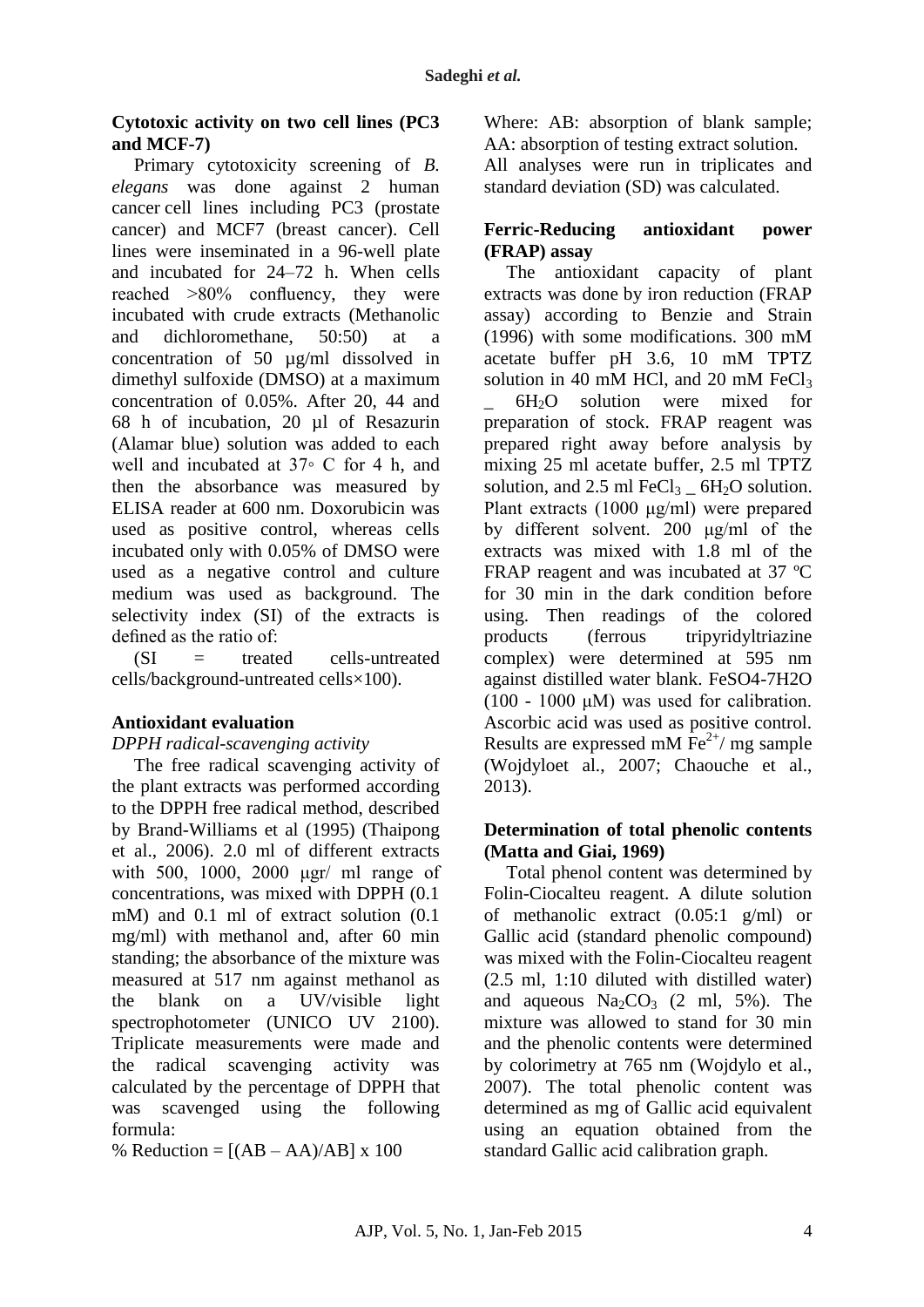#### **Statistical analysis**

Anti-oxidant activities measured by DPPH and FRAP assays were done in triplicates to test the reproducibility of them. All results are presented as mean  $\pm$ S.E. SPSS 15.0 (statistical software) was used for statistical analysis of results. Statistical analyses were performed by Student's t-test. The values of  $p < 0.05$  were considered statistically significant. Correlations among data obtained were calculated using Pearson's correlation coefficient (r).

## **Results**

#### **Cytotoxic activity of** *B. elegans*

In this work, primary cytotoxicity screening of *B. elegans* was done against 2 human cancer cell lines including PC3 [\(prostate cancer\)](http://en.wikipedia.org/wiki/Prostate_cancer) and MCF7 [\(breast](http://en.wikipedia.org/wiki/Breast_cancer)  [cancer\)](http://en.wikipedia.org/wiki/Breast_cancer). The results revealed that aerial parts of this plant (50µg/ml) inhibited 0% PC3 cells compared with Duxorubicin which inhibited 100% cell growth at concentration of 10µg/ml.

Compared with Duxorubicin (10µg/ml, 95% inhibition), *B.elegans* (50µg/ml) showed 15.14% inhibition on MCF7 cell line.

#### **Antioxidant activity**

In this study, cytotoxic and antioxidant activities as well as the total phenolic compounds were determined. Two methods of antioxidant assessment, DPPH and FRAP, were used for investigation of antioxidant activity of different extracts of *B. elegans*. Analyzing data obtained by these two methods could provide a more precise description of anti-oxidant activity.

#### **DPPH assay**

The results of DPPH radical-scavenging activity and FRAP assay of different extracts are shown in Figure 2. Considering the large variation of  $IC_{50}$  values shows that  $IC_{50}$  ranged from 9.70 ppm in the methanolic extract to 223.21 ppm in chloroform extract. The methanolic extract of leaf had the highest antioxidant activity in the plant. This extract showed an exceptional anti-oxidant activity  $(IC_{50} =$ 6.85 μg/ml) at 500 ppm, which was approximately near to BHT  $(IC_{50}=4.8)$ μg/ml). While the lowest anti-oxidant activity is reported for Chloroform extract of the stem  $(IC_{50} = 240.19 \text{ µg/ml})$  at 2000 ppm.



Figure 2. Concentration of different extracts required to reduce the initial DPPH radical by 50%

#### **FRAP assay**

All analyzed extracts demonstrated significant antioxidant capacities with FRAP test. The methanolic extract of leaf showed 56.18. mMFe<sup>2+</sup>/mg sample values comparable to reducing power of ascorbic acid (60.75 mMFe<sup>2+</sup>/mg sample). Table 2 shows the antioxidant activity as  $IC_{50}$ (μg/ml) for DPPH assay or Fe (μg/ml) for FRAP assay of various types of *B. elegans* extracts.

#### **The phenolic content of the extracts**

In this study the concentration of total phenolic content (mg/g dry weight) of leaves, stems and fruits were measured (Table 3). The Phenolic content of plant materials, calculated as Gallic acid equivalent. The highest amount of phenolic content was found in leaves  $(16.41 \text{ mg/g})$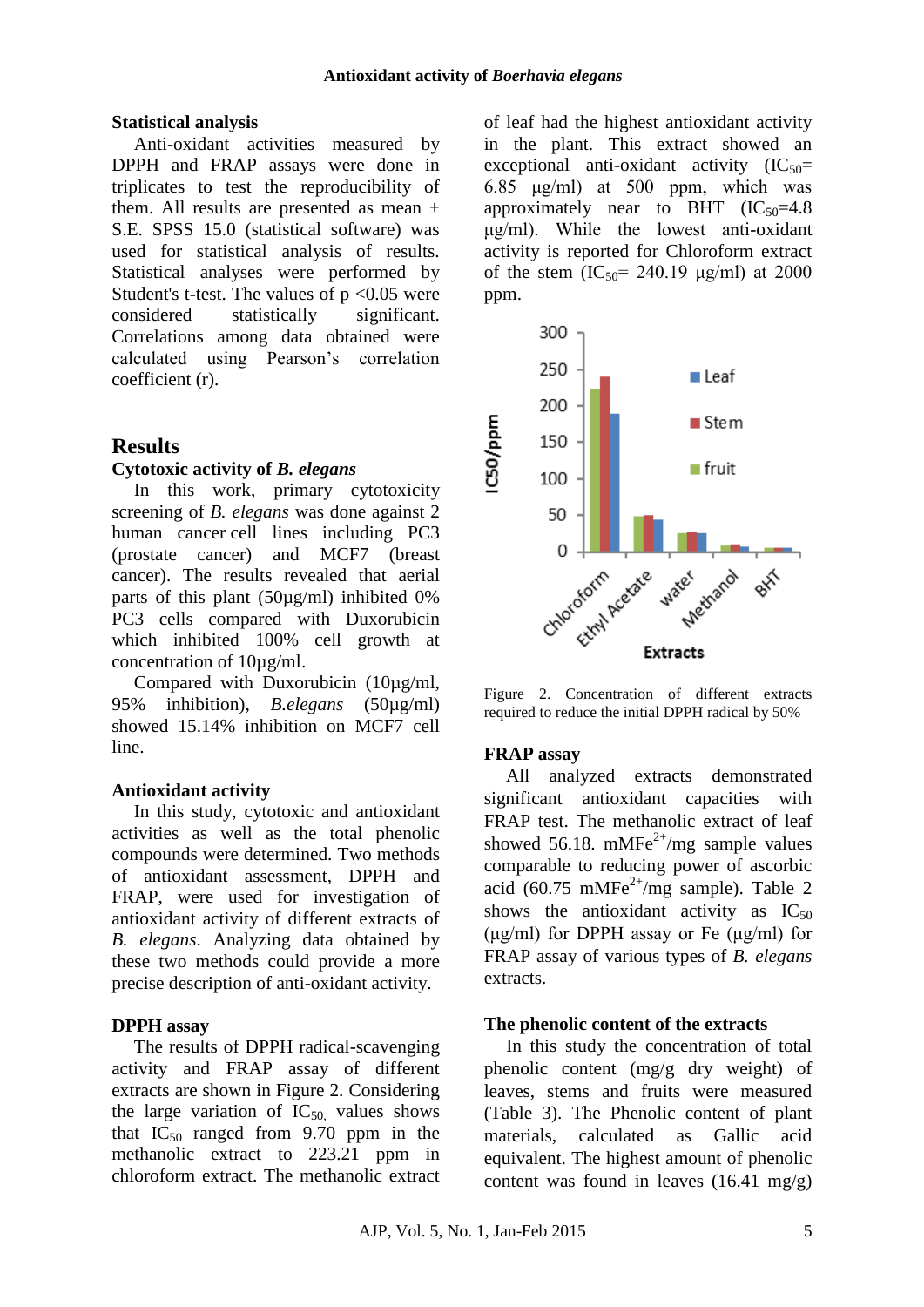and decreased in the order of leaf > fruit > stem.

The percent deterrence of DPPH radical by the extracts was compared to a known synthetic antioxidant, Butylated Hydroxytoluene (BHT) (Bhatt et al., 2012).

Table 2. Antioxidant activity as IC50 (μg/mL) for DPPH assay or FE (μg/mL) for FRAP assay of *B. elegans* extracts (mean±SD)

| Parts<br>of the<br>plant | <b>Extract</b> | DPPHIC50<br>$(\mu g/ml)$<br>$(mean \pm SD)$ | <b>FRAP</b>      |
|--------------------------|----------------|---------------------------------------------|------------------|
| leaf                     | Water          | $24.76 \pm 0.98$                            | $36.63 \pm 0.28$ |
|                          | Methanol       | $6.85 + 0.62$                               | $56.18 + 79$     |
|                          | EthylAcetate   | $44.33 \pm 1.12$                            | $24.64+0.90$     |
|                          | Chloroform     | $189.33 \pm 0.21$                           | $15.33 + 0.65$   |
| stem                     | Water          | $27.12 \pm 0.83$                            | $30.58 + 0.91$   |
|                          | Methanol       | $9.70 \pm 0.17$                             | $47.79 + 0.4$    |
|                          | EthylAcetate   | $50.79 \pm 1.40$                            | $24.64+1.27$     |
|                          | Chloroform     | $240.19 + 0.20$                             | $23.65+0.77$     |
| fruit                    | Water          | $26.18 + 0.33$                              | $33.50 \pm 0.3$  |
|                          | Methanol       | $8.83 + 0.67$                               | $50.92+0.49$     |
|                          | EthylAcetate   | $48.17 \pm 1.08$                            | $23.93+0.34$     |
|                          | Chloroform     | $223.60 + 2.56$                             | $10.43+0.45$     |

Table 3 Total phenolic content expressed as mg Gallic Acid/g D.w (dry weight)

| <b>Total phenolic contents</b> |                |                |  |  |
|--------------------------------|----------------|----------------|--|--|
| í eaf                          | <b>Stem</b>    | Fruit          |  |  |
| $16.41 \pm 0.89$               | $12.48 + 0.54$ | $14.31 + 0.58$ |  |  |

## **Discussion**

Despite the wide therapeutic use of B. elegans, there are still lacks of scientific data in the literature which can clearly demonstrate the existence of its biological activities and explain the mechanism of its action. Ramazani et al, (2010) investigated anti-malaria effect of crude ethanolic extract of B. elegans that had promising anti-plasmodial activity. B. elegans was found to be highly active with IC50 values of < 20 μg/ml against P. falciparum strains (Ramazani et al., 2010). The ethanolic extract of *B. elegans* was screened against brine shrimp nauplii by Ramazani et al, (2010) as well as. The result showed that this species didn't have significant toxicity  $(LC_{50} > 1,000 \text{ µg/ml})$ . In this study compared with Duxorubicin (10µg/ml, 95% inhibition), *B.elegans* (50µg/ml) showed 15.14% inhibition on MCF7 cell line. These findings are inconsistent with the results obtained by Ramazani et al.

Medicinal plants that traditionally used in folk medicine are particularly interesting for investigation of their antioxidant effects. A number of methods and modifications have been proposed for antioxidant activity assessment. Total antioxidant activity, metal chelation, radical scavenging (DPPH) effects and reducing power as well as activities destructive to active oxygen species such as the superoxide anion radical, hydroxyl radical, and hydrogen peroxide are mainly used for this aim (Aksoy et al., 2013). In this study, the methods DPPH and FRAP were used.

The 1,1-Diphenyl-2-picrylhydrazyl (DPPH) radical is a stable organic radical with a maximum absorption at 517 nm. When alcoholic DPPH• solutions reacts with a hydrogen donating antioxidant, it is reduced to non-radical form of DPPH-H and color changes from deep-violet to lightyellow (Koleva et al., 2002). The antioxidants present in plants reduced colorless  $\text{Fe}^{\text{III}}$ -TPTZ complex to  $\text{Fe}^{\text{II}}$ -TPTZ, a blue colored compound in FRAP method (Katalinic et al 2004). Colour density shows the anti-oxidant potency of the extract. The anti-oxidant activity was correlated with the amount of total phenolic content present in the respective extracts in each assay. Methanolic and aqueous extract were proved to be the most efficient solvents for the extraction of anti-oxidants from *B.elegans* leaves, fruits, and stem.

Enzymes (such as superoxide dismutase, catalase, glutathione peroxidase, etc.), high (proteins) and low (polyphenols) molecular weight compounds, mineral elements (selenium, copper, chromium, Zink, etc.) and vitamins (like vitamin A, C and E) are well known compounds that play a crucial role in interception preoxidation damage in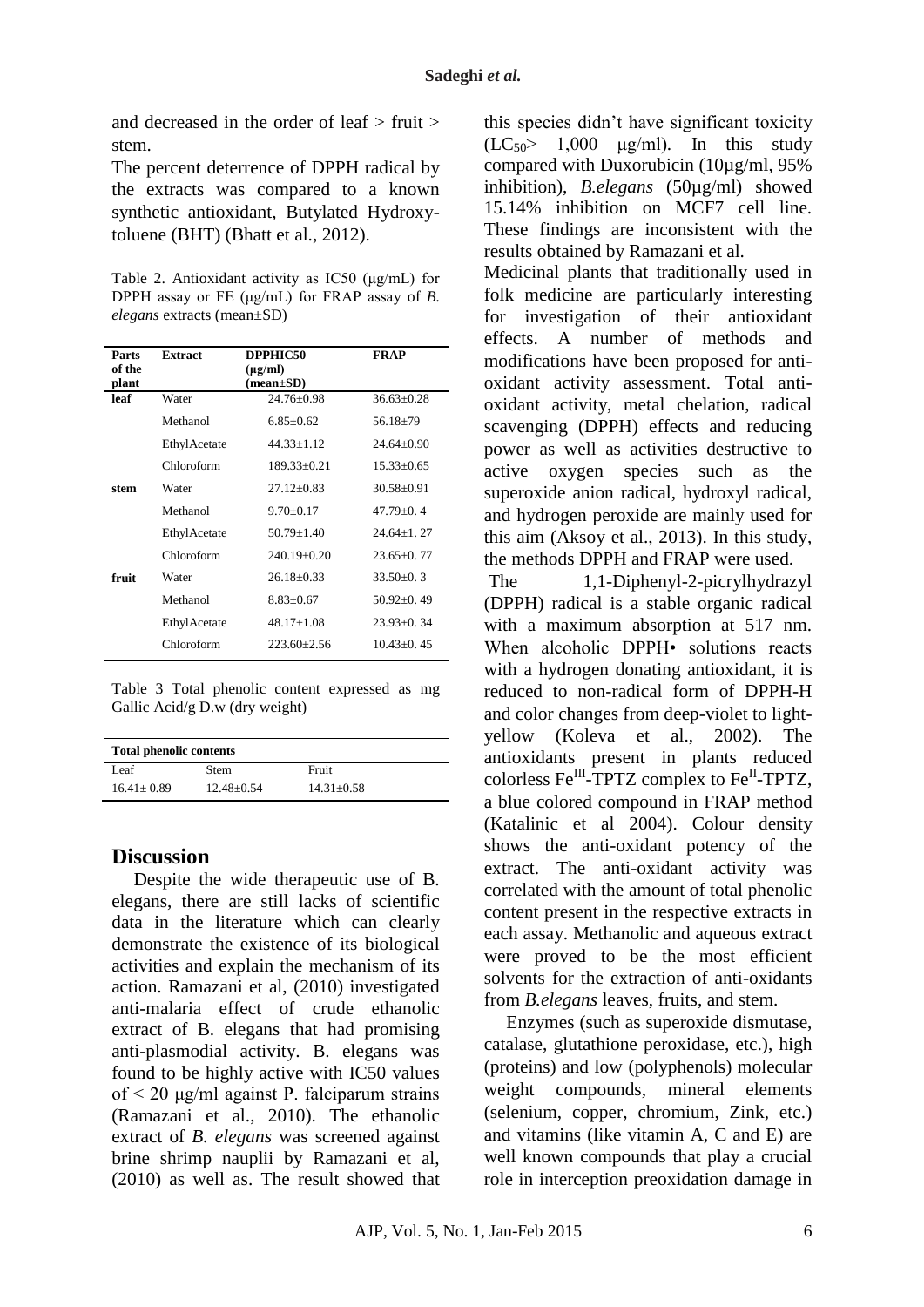the biological system (Gupta et al., 2006). However, the chemical constituents present in the extract, which are responsible for anti-oxidant activity, need to be investigated. But it is obvious that the phenolic compounds in the extract may be responsible for such activities. Determination of total phenolic compounds showed that the observed antioxidant activity may be due to the presence of any of these constituents.

Phenolic compounds are the most important groups of secondary metabolites in medicinal herbs and dietary plants that characterized by at least one aromatic ring (C6) bearing one or more hydroxyl groups. Various phenolic compounds (e.g., benzoic and cinnamic acid, coumarins, tannins, lignins, lignans, flavonoids and etc.) possess a diverse range of beneficial biological functions, including antioxidant activity. Unique structure and a high tendency of phenolic compounds for metal chelation and their redox properties allow them to act as reducing agents, hydrogen donators, and singlet oxygen quenchers which could lead to anti-oxidant activity (Khoddami et al., 2013; Bhatt et al., 2012; Huda-Faujan et al., 2009; Huang et al., 2009; Morgan et al., 1997). The findings of this study showed a positive relationship between high anti-oxidant activity and phenolic content for different parts of this plant. This is why phenolic compounds are known as hydrophilic antioxidants. According to exceptional high anti-oxidant activity of leaves with high phenolic content, further research on phenolic compounds in this species seems necessary. Although nonphenolic compounds such as trace elements may also decrease the antioxidant activity (Souri et al 2008). It was also found a high correlation  $(r=1.00)$ . P<0.01) between anti-oxidant activities as determined by DPPH assay for various parts. There was no correlation between antioxidant activity as determined by DPPH and FRAP assays ( $r = -0.60$  to  $-0.85$ , P>0.05). This might be due to the potential of an antioxidant against free radicals and

inevitably doesn't equal with its ability to reduce ferric to ferrous. Since there are some problems with the FRAP assay regarding to color interference and variable rates of reaction point, the DPPH assay is the preferred assay in preliminary screening of extracts of plants. The DPPH method is very rapid, simple, sensitive, reproducible and does not require special instrumentation (Koleva et al., 2002; Clarke et al., 2013).

In the present study, methanolic extract of *B. elegans* bears comparable antioxidant activity to the standard compounds. The aqueous extract also showed good antioxidant activity. Its constituents scavenge free radicals, chelate the catalytic metal ions, and may exert a protective effect against oxidative damage induced to cellular macromolecules. Free radicals are often generated as byproducts of biological reactions or from exogenous factors. The involvements of free radicals in the pathogenesis of a large number of diseases are well documented. A potent scavenger of free radicals may serve as a possible preventative intervention for the diseases (Ebrahimzadeh et al., 2008).

*B. elegans* contains high volume of phenolic compound which may be responsible for the antioxidant properties. This plant exhibited strong anti-malaria effect.

These properties may be due to its antioxidant activity. The potent antioxidant activity of *B. elegans* supports its possible use as a natural antioxidant in food industries and other pharmaceutical preparations. In summary, the present study showed that the biologically active constituents from *B. elegans* can be extracted with different solvents. Further experiments are necessary to identify the metabolites responsible for pharmacological activities of the crude methanolic extract.

## **Acknowledgement**

The authors thank the Research Authority of Higher educational complex of Saravan, for financial support of this research project.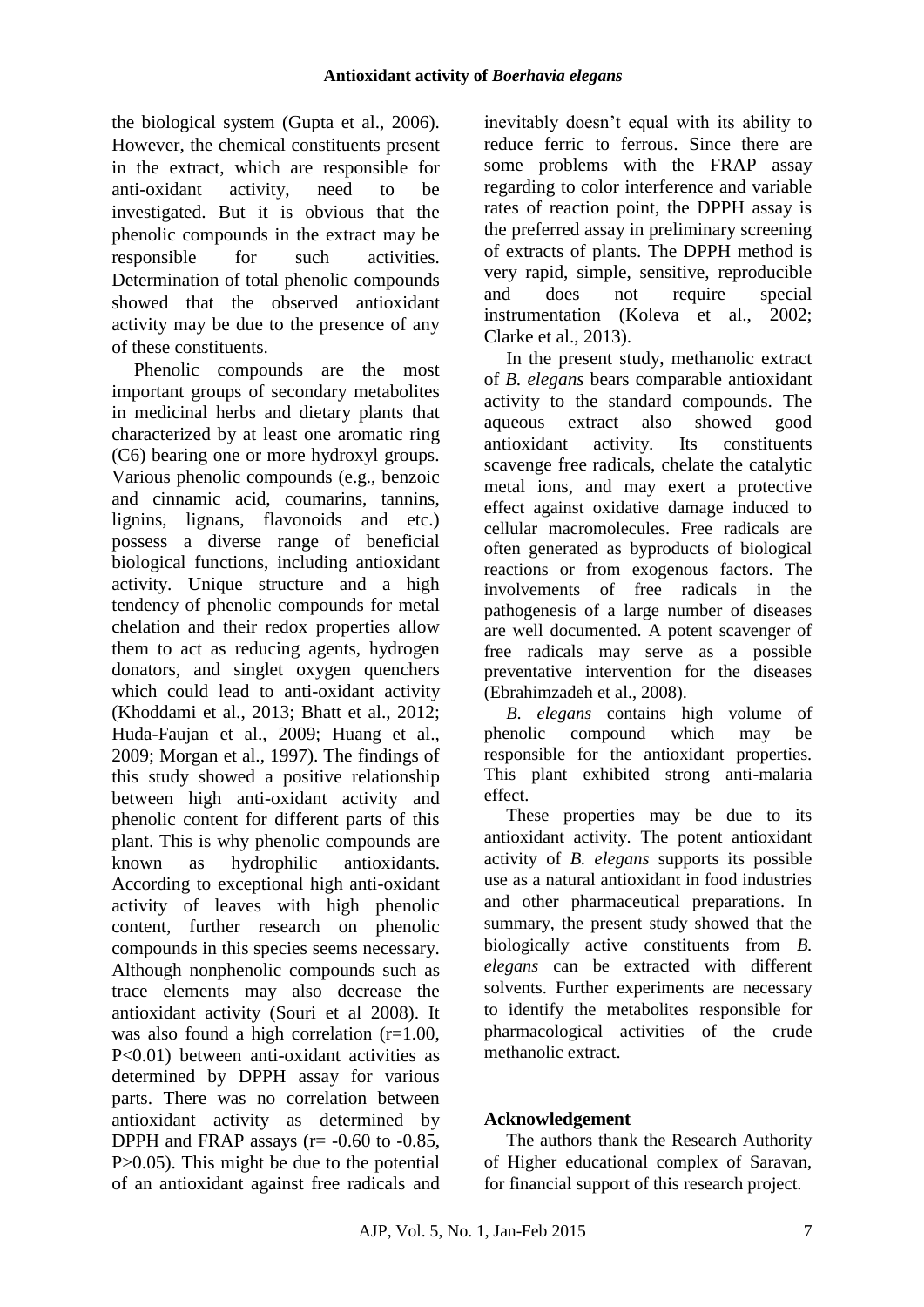#### **Conflict of interest**

There is not any conflict of interest in this study.

### **References**

- Aksoy L, Kolay E, Agılonu Y, Aslan Z, Kargıoglu M. 2013. Free radical scavenging activity, total phenolic content, total antioxidant status, and total oxidant status of endemic Thermopsis. Turcica, [20:](http://www.sciencedirect.com/science/journal/1319562X/20/3) 235–239.
- Bhatt P, Negi PS. 2012. Antioxidant and antibacterial activities in the leaf extracts of Indian Borage (*Plectranthusamboinicu*s). Food Nutr Sci, 3: 146-152.
- Chaouche TMd, Haddouchi F, Ksouri R, Medini F, El-Haci IA, et al. 2013. Antioxidant activity profiling by spectrophotometric methods of phenolic extract of *Prasiummajus* L. Free Radic Antioxidant, 3: 43-46.
- Chen SH, Wu MJ. 2007. A taxonomical study of the genus *Boerhavia* (Nyctaginaceae) in Taiwan. Taiwania, 52: 332-342
- Clarke G, Ting KN, Wiart Ch, Fry J. 2013. High correlation of 2,2-diphenyl-1 picrylhydrazyl (DPPH) radical scavenging, ferric reducing activity potential and total phenolics content indicates redundancy in use of all three assays to screen for antioxidant activity of extracts of plants from the malaysian rainforest. Antioxidants, 2: 1-10.
- Ebrahimzadeh MA, Pourmorad F, Hafezi S. 2008. Antioxidant activities of Iranian corn silk. Turk J Biol, 32:43-49.
- Fosberg FR. 1978. Studies in the Genus *Boerhavia* L. (Nyct aginaceae). Washington D.C., Smithsonian Contributions to Botany, No 39.
- Ghahraman A. 1996. Color Atlas of Iranian Flora. Research Institute of Forests and Rangelands Publishing, code 030,001,003. No 2021.
- Ghahraman A. 2004. Plant systematic: coromophytes of Iran. Vol. 1, pp. 316, Tehran, Iran University press.
- Ghanbari R, Ghavami M, Safafar H. Antioxidant potential of methanolic extracts of *Rosmarinus officinalis* for stabilization of Canola oil, 12-13 April 2006, 16th National

Congress of Iran Food Industry, Gorgan, Iran.

- Gupta VK, Sharma SK. 2006. Plants as natural antioxidants. Nat Prod Radiance, 5: 326- 334.
- Huang WY, Cai YZ, Zhang Y.2009. Natural phenolic compounds from medicinal herbs and dietary plants: Potential use for cancer prevention. Nutr Cancer, 62: 1-20.
- Huda-Faujan N, Noriham A, Norrakiah AS, Babji AS. 2009. Antioxidant activity of plants methanolic extracts containing phenolic compounds. Afr J Biotech, 8: 484- 489**.**
- Jayavelu A, Natarajan A, Sundaresan S, Devi K, Senthilkumar B. 2013. Hepatoprotective activity of *Boerhavia Diffusa L.*  (Nyctaginaceae) against Ibuprofen Induced Hepatotoxicity in *Wistar Albino* Rats. Int J Pharm Res Rev, 2: 1-8.
- Katalinic V, Milos M, Modun D, Music I, Boban M. 2004. Antioxidant effectiveness of selected wines in comparison with (+) catechin. Food Chem, 86: 593–600.
- Khoddami A, Wilkes MA, Roberts TH. 2013. Techniques for analysis of plant phenolic compounds*.* Molecules, 18: 2328-2375
- Koleva II, Beek TAv, Linssen JPH, Groot1 A, Evstatieva LN. 2002. Screening of plant extracts for antioxidant activity: a comparative study on three testing methods*.*  Phytochem Anal, 13: 8–17.
- Mahesh AR, Kumar H, Ranganath MK, Devkar RA. 2012. Detail study on *Boerhavia Diffusa* plant for its medicinal importance- a review. Res J Pharm Sci, 1: 28-36.
- Morgan J, Klucas RV, Grayer RJ, Abian J, Becana M. 1997. Complexes of iron with phenolic compounds from soybean nodules and other legume tissues: prooxidant and antioxidant properties. Free Radic Biol Med, 22: 861.
- Najam A, Singh AK, Verma HN. 2008. Ancient and modern medicinal potential of *Boerhaavia diffusa* and Clerodendrum aculeatum. Res Environ Life Sci, 1: 1-4.
- Parsa, A. 1980. Flora of Iran, vol. 4, pp. 1175, Tehran, Tehran university press.
- Ramazani A, Zakeri S, Sardari S, Khodakarim N, Dinparas Djadidt N. 2010. In vitro and in vivo anti-malarial activity of *Boerhavia elegans* and Solanum surattense*.* Malaria J, 9:124.
- Sadeghi Z, Kuhestani K, Abdollahi V, Mahmood A. 2014. Ethnopharmacological